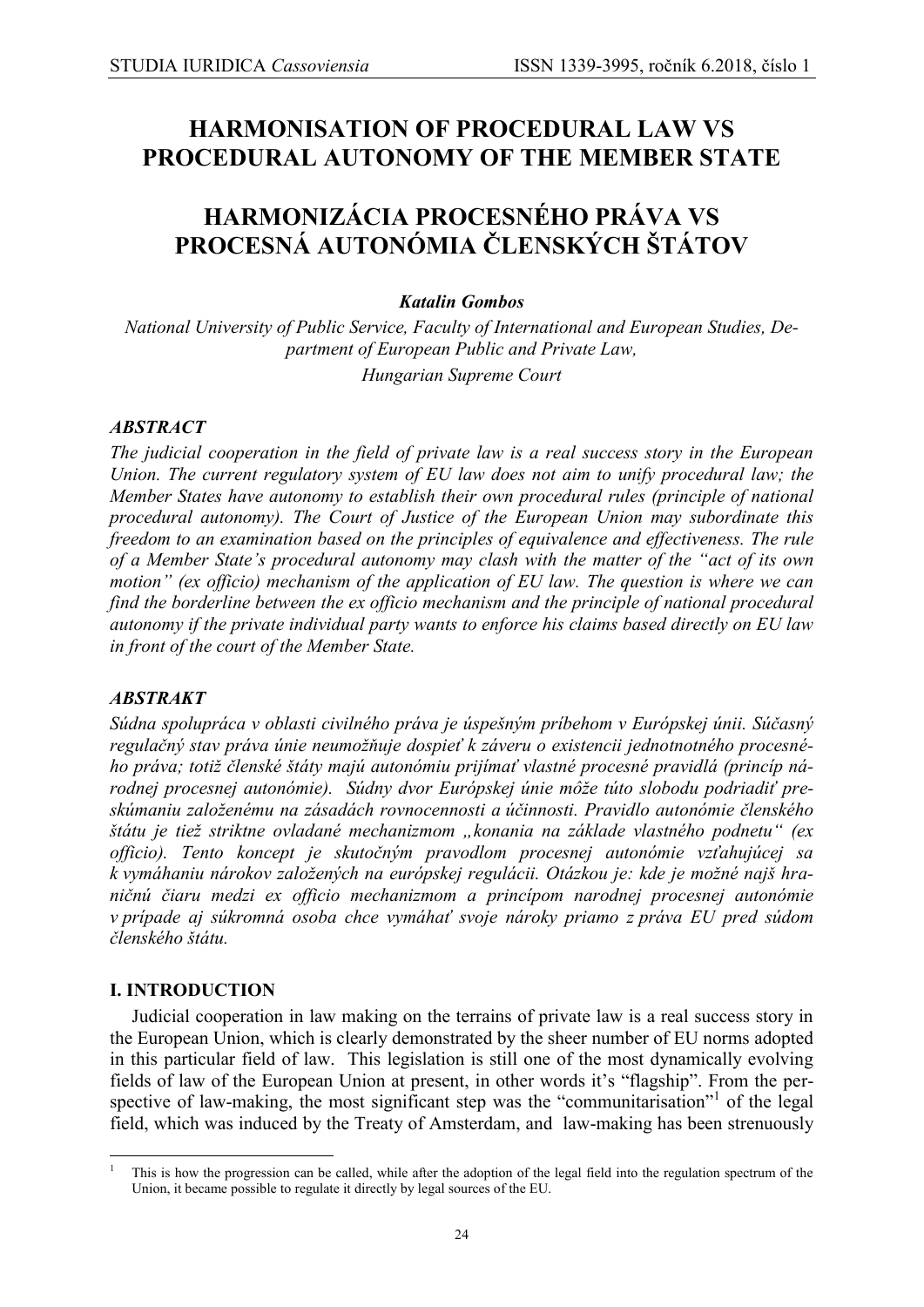advancing ever since. A due consequence of this is that the former legislation, governed mostly by international agreements, is being replaced by and in certain fields complemented by secondary EU norms, primarily by regulations.

The majority of EU norms are of procedural nature;<sup>2</sup> today we can find fewer norms that regulate questions of substantive law.<sup>3</sup> Yet it can well be observed as a tendency, that recently in the course of law making it is legal sources of a complex nature that have gained supremacy, which means that a comprehensive set of rules applicable to procedural law matters (primarily jurisdiction, recognition and enforcement of judgments) and substantive law matters (primarily the applicable law) relating to a given topic shall be set in the same legal norm/source.<sup>4</sup> It marks a peculiarity of the harmonisation of the procedural law that EU legal sources are also created to cover numerous technical questions (e.g. rules on the application of standard forms<sup>5</sup>) as well. Another peculiarity comes from the fact that several Member States have added opt-out and opt-in reservations to the judicial cooperation in civil matters, $6$  thus the declarations, provisions and agreements made in this field are also all enrichment to the body of legal sources.<sup>7</sup> Moreover, the option of enhanced cooperation must be considered as well in this particular area.<sup>8</sup>

Finding the governing rule that applies in a given case and finding the applicable rules among those many is not any easy task, since along with the rejoicing increase in the number of EU sources of law, and thus the gradual expansion of regulatory areas, agreements of the Member States on mutual legal assistance between themselves,<sup>9</sup> international agreements in force between the European Union and other organisations, $10^{\circ}$  and the norms of the European Union – and in particular those on the designation of authority – relating to international treaties<sup>11</sup> have a significant role in the application of the law.

The situation is shaded by the fact that while some sources of EU law do not require any connecting regulation from either a domestic or an EU law perspective, others do assign to the Member State either an explicit or an implicit regulatory authority. The two categories can be distinguished by the intention of the EU law-maker to define the degree of autonomy of the Member State as either in an auxiliary matter, reducing the freedom of the Member State to the implementing measures  $\frac{12}{12}$  or in the absence of a comprehensive regulation, the Member

 $\frac{1}{2}$ See e.g. themes of jurisdiction, taking of evidence, transmission of documents, and exemption from court fees.

<sup>&</sup>lt;sup>3</sup> Mainly the rules relevant to the applicable law regulating competing/colliding situations.

<sup>4</sup> Such as e.g. Regulation (EU) No 650/2012; Regulation (EC) No 4/2009.

<sup>5</sup> See e.g. 2004/844/EC: Commission Decision; 2005/630/EC: Commission Decision.

<sup>&</sup>lt;sup>6</sup> The United Kingdom, Ireland and Denmark annexed a protocol to the Treaties of Amsterdam and Lisbon, in which they excluded themselves from the authority of acts to be determined for the future in the area of freedom, security and law.

<sup>7</sup> See e.g. In accordance with articles 1 and 2 of protocol no.: 22 on the situation of Denmark, Denmark did not participate in the adoption of Regulation (EU) No 1215/2012, yet in accordance with paragraph (2) of article 3. of the agreement between Denmark and the EU, Denmark briefed the Commission on 20th December 2012 in a letter upon it's decision to implement the provisions stipulated in Regulation (EU) No 1215/2012; 2009/26/EC: Commission Decision of 22 December 2008 on the request from the United Kingdom to accept Regulation (EC) No 593/2008 of the European Parliament and the Council on the law applicable to contractual obligations (Rome I); 2009/451/EC: Commission Decision of 8 June 2009 on the intention of the United Kingdom to accept Council Regulation (EC) No 4/2009 on jurisdiction, applicable law, recognition and enforcement of decisions and cooperation in matters relating to maintenance obligations.

<sup>8</sup> See e.g. Regulation (EU) 2016/1103; Regulation (EU) 2016/1104.

 $\overline{9}$ See e.g. Regulation (EU) 1215/2012/EU articles 71-73.

<sup>&</sup>lt;sup>10</sup> See e.g. the Protocol on the Law Applicable to Family Maintenance Obligations as of the 23 November 2007 Hague Protocol).

<sup>&</sup>lt;sup>11</sup> See e.g.: 2008/431/EC: Decision; Regulation (EC) No 662/2009; Regulation (EC) No 664/2009; 2011/220/EU: Council Decision of 31 March 2011 on the signing, on behalf of the European Union, of the Hague Convention of 23 November 2007 on the International Recovery of Child Support and Other Forms of Family Maintenance; 2011/432/EU: Council Decision of 9 June 2011 on the approval, on behalf of the European Union, of the Hague Convention of 23 November 2007 on the International Recovery of Child Support and Other Forms of Family Maintenance

<sup>&</sup>lt;sup>12</sup> Such as e.g. in the case of Rome III., the possibility that the national law can determine the latest deadline to which the parties may exercise their freedom of the choice-of-law, in terms of the regulation on inheritance for instance such as the freedom to determine the technical validity of the verbal last will.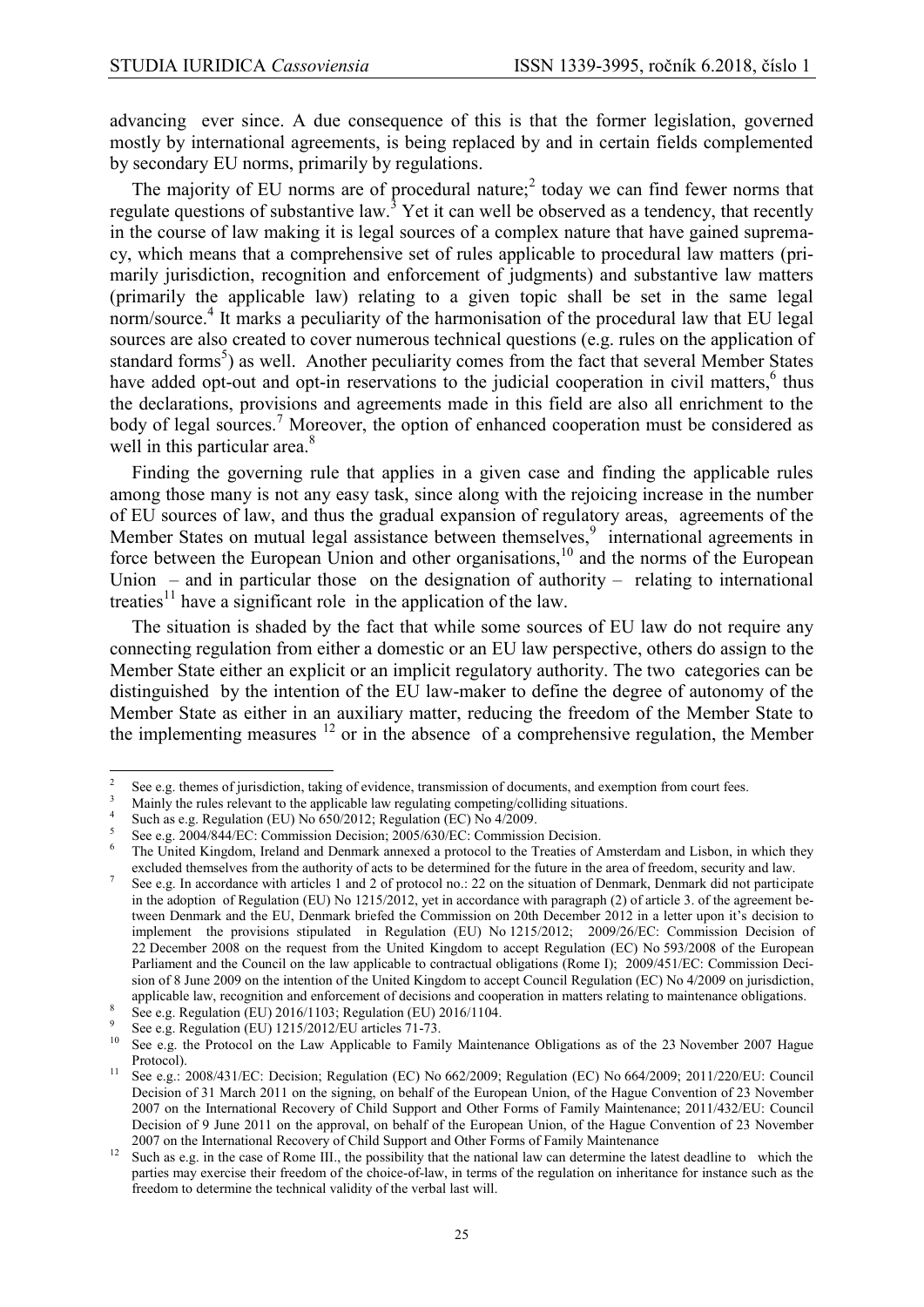States shall retain their own regulative powers.<sup>13</sup> If EU law does not completely extrude Member State regulation, in non-regulated matters, Member States may either adopt implementing measures or adopt primary regulation in areas uncovered by EU law, by which the laws of the Member States may govern the procedural law matters in question.

#### **II. BASIC SCOPE OF THE ISSUE**

The procedural rules facilitating the enforcement of private claims can be classified in several ways, along several criteria, and aligned by the above logic; several types of regulatory methods can be introduced both at an EU and at a Member State level. Since the majority of EU rules adopted so far are of procedural nature, several approaches have been developed for procedural cooperation between the Member States, and even the possibility of the unification of procedural law has arisen.<sup>14</sup> There are also a number of procedural problems<sup>15</sup> in the focus of interest of organizations examining procedural issues<sup>16</sup>.

The counterpoint of the unification of procedural law is emphasized by the principle of the Member State's procedural autonomy, the content of which is interpreted in different ways. The most extremist view is that the civil procedural law is not considered to fall within the regulatory framework of EU law. However, the wording of the judgments of the Court of Justice of the European Union (CJEU) gives a more subtle wording. To be more precise, from the denotations of "in the absence of relevant (EU) provisions," "in the absence of relevant EU (Community) rules,"<sup>17</sup> and "where the area is not governed by EU (Community) law"<sup>18</sup> it can be concluded that civil procedural legislation is not the exclusive competence of the Member State.

Moreover, it also refers to a certain extent of the regulation in EU procedural law that there are EU legal sources explicitly dealing with procedural matters (these can be regarded as rules of direct mutual legal assistance).

Examples are: Regulation (EC) No 1393/2007 of the European Parliament and of the Council of 13 November 2007 on the service in the Member States of judicial and extrajudicial documents in civil or commercial matters (service of documents), and repealing Council Regulation (EC) No 1348/2000; Council Regulation (EC) No 1206/2001 of 28 May 2001 on cooperation between the courts of the Member States in the taking of evidence in civil or commercial matters**;** Council Directive 2002/8/EC of 27 January 2003 to improve access to justice in cross-border disputes by establishing minimum common rules relating to legal aid for such disputes. Nevertheless, a certain type of legal unification is targeted by those legislative techniques of the EU, which can lead to certain proceedings performed in accordance with the principles of the European Union, as well as the rules of the Member State. The two

 $\overline{13}$ <sup>13</sup> As a "Remainder authority" in non-regulated matters of the legal sources, the possibility for the Member State to regulate is open.

<sup>14</sup> In 1987 a group of experts was formed, dedicated to work out the fundamental questions of the harmonisation of civil procedural law. The draft version of the directive created by the experts group was released in 1993, and it was here, where the concept of the "European Model Code Civil Procedure" was first introduced.

<sup>&</sup>lt;sup>15</sup> In 2004, the ALI and the UNIDROIT adopted and jointly published the "Principles of Transnational Civil Procedure". The very focus of the cooperation of ELI and UNIDROIT is the examination of the possibility of a standardized procedural law regulation. The currently operating program is the "European Rules of Civil Procedure," under which several project groups have been formed.

<sup>&</sup>lt;sup>16</sup> Such organisations are for example the ALI (American Law Institute), the ELI (European Law Institute), and the UNI-DROIT (The International Institute for the Unification of Private Law).

<sup>17</sup> Joined cases C-46/93 and C-48/93. Brasserie du Pêcheur SA v Bundesrepublik Deutschland and The Queen v Secretary of State for Transport, ex parte: Factortame Ltd and others. ECLI:EU:C:1996:79.

<sup>&</sup>lt;sup>18</sup> Joined cases 212 to 217/80. Amministrazione delle finanze dello Stato v Srl Meridionale Industria Salumi and others; Ditta Italo Orlandi & Figlio and Ditta Vincenzo Divella v Amministrazione delle finanze dello Stato. ECLI:EU:C:1981:270.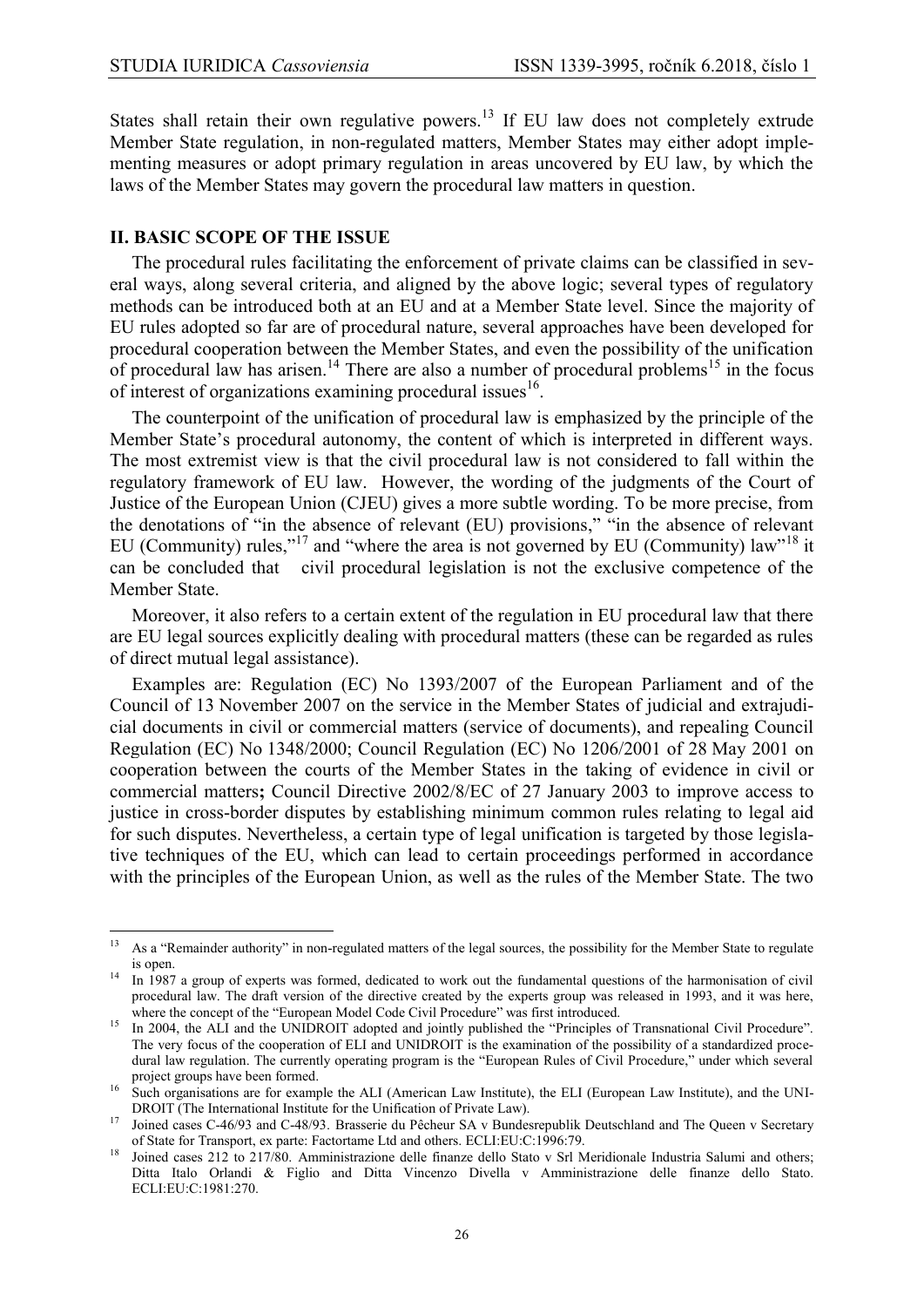1

different regulatory patterns of judicial cooperation in civil matters can well be seen in the regulation so far.

First-generation sources can be considered the norms dedicated to facilitate cross-border disputes with EU rules related to uniform jurisdiction, determining the choice of the applicable law, or which are aimed to provide procedural assistance (typically by directly applicable regulations in order to provide easier and unified application),

Compared to this, the "second generation" sources of law create such alternatives for the parties, by which they can access independent legal acts of a sui generis EU law (which are sometimes only ancillary) which, in addition to the legal possibilities of the Member States, allow them to pursue proceedings and make use of legal institutions based on EU law.

The European order for payment (EOP) procedure can typically be regarded as one example, which does not replace the payment order procedures pursued by the Member States, but provides additional options for parties to enforce their claims in cases including cross-border elements.

The EU's legislative achievements along with guidelines given by the CJEUbased on the interpretations of the law are altogether inducing a standardised system in procedural rules in Europe. However, we should consider the concept of a school supported by legal literary research, which aims to establish a concentrated, standardised European regulation compiled in one single legal source applicable in legal disputes including cross-border elements.

The jurisprudence of the CJEU in the field of freedom, security and justice has clearly highlighted the need for an autonomous EU terminology in procedural law. Procedural law can only serve the efficient protection of rights, if EU rules are uniformly interpreted. If there is need for an autonomous interpretation, there is a greater risk that national law enforcement, in violation of this rule, will interpret the specific legal instrument in a different way, in particular if a clear legal concept exists in the national legal system of the same name but with a different meaning.

The proper interpretation of the EU rule will be lost in every such case even if the obligation to apply the relevant EU law is not violated, as the legal practice "purely" violates the principle of the priority of interpretation.<sup>19</sup> The harmonisation measures taken so far are still not sufficient to ensure that legislation is legally unproblematic with respect to the safeguarding of rights. The majority of the EU rules adopted till date have created a unified law, since regulations prescribe an obligation of direct application for the national legal practice. In the areas where ruling has been done by directives, the EU lawmaker aims to create harmonized rules, primarily minimum conditions. However, the results of both regulatory techniques implies the free flow of judicial judgments to the utmost, and the notions of mutual trust and mutual recognition, which have become the most essential principles in the harmonisation of law since the birth of the Cassis-concept<sup>20</sup>.

From the fact that the current regulation of EU law does not allow for the unification of procedural law it does not follow that there is no harmonization at all. In principle, Member States retain their autonomy with respect to the establishment of procedural rules, in other words in the case of a corresponding EU rule, their own rules of procedure apply, but in cases

<sup>19</sup> See more details: GOMBOS, KATALIN: *The Levels and Steps of the Judicial Protection Arising from the European Law*. In: Ünnepi kötet Dr. Bodnár László egyetemi tanár 70. születésnapjára. (ed: BLUTMAN, LÁSZLÓ) Acta Universitatis Szegediensis. Acta Juridica et Politica, Tom. 77. Szeged: Szegedi Tudományegyetem Állam- és Jogtudományi Kar, 2014. 123- 134. p. [http://digit.bibl.u-szeged.hu/00000/00051/00442/juridpol\\_077.pdf](http://digit.bibl.u-szeged.hu/00000/00051/00442/juridpol_077.pdf)

<sup>&</sup>lt;sup>20</sup> Case 120/78. Rewe-Zentral AG v Bundesmonopolverwaltung für Branntwein.ECLI:EU:C:1979:42., yet on the basis of the product included in this case, only by Cassis de Dijon did the principle introduced by the judgment became famous as the, a "mutual recognition", which, by now has made one of the key principles of the harmonisation of law.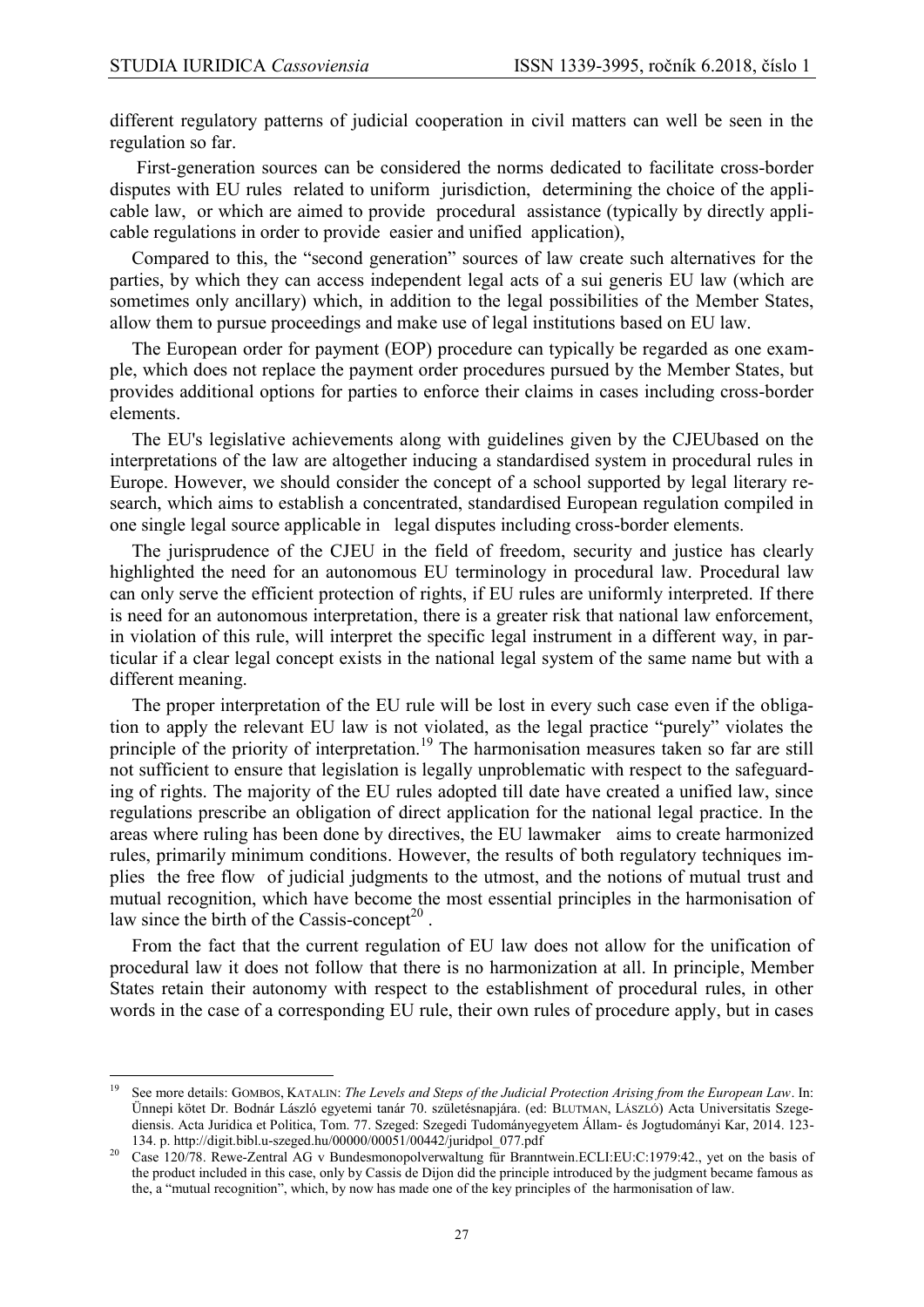1

where the rights guaranteed by EU law are enforced before the courts of a Member State, the CJEU may examine this freedom based on the principles of equivalence and effectiveness.

In such cases, an EU standard for procedural law is also valid if the specific procedural rules are governed by the law of the Member State. More precisely, individuals have the right to enforce their claims based directly on the EU law in front of their national courts as well.<sup>21</sup> Since the Treaty of Lisbon came into force, the Charter of Fundamental Rights has the same binding force as the Treaties, under Article 6 (1) of the Treaty on the European Union. Article 47 of the Charter of Fundamental Rights also defines the principle of effective judicial protection expressis verbis.

Due to the principle of effective judicial protection and legal remedies, there are some substantive rules that can be deduced directly from EU law, yet EU procedural rules are not or are not fully associated with the right to enforce claims. This all shall lead to the conclusion that if a private individual wishes to enforce his claims based directly on EU law before the national court of the Member State, then he shall adapt to national procedural laws, and can only refer to EU substantive law as the grounds of the claim. Nonetheless, content-wise the rules of national procedural autonomy may only mean that in the absence of a relevant EU regulation, procedural rules – with the limitations introduced by the CJEU – shall be governed by the national law.<sup>22</sup> With regard to the rules of the Member State, it is an important principle that they may not be less favourable than those governing claims under domestic law (the principle of equivalence), and that national procedural rules may not render excessively difficult or practically impossible the exercise of the rights conferred by EU law (the principle of effectiveness).<sup>23</sup> In other wording: in the absence of EU regulation, procedural rules shall be governed by the national law of the Member State on the basis of the principle of procedural autonomy, yet only on condition that these rules must comply with both principles of equivalence and effectiveness.<sup>24</sup> Furthermore, the Member State's procedural autonomy shall also prevail if there are some given EU norms to a certain extent, but the detailed rules on the implementation of these norms are governed by the domestic law of the Member State.<sup>25</sup> The rule of a Member State's procedural autonomy is also clashingly shaded by the matter of the "act of its own motion" (ex officio) mechanism.

<sup>21</sup> Upon the matter of legal remedies comprehensively see: DOUGAN, MICHAEL: *National remedies before the Court of Justice. Issues of harmonisation and differentiation*. Hart Publishing, Oxford 2004.

<sup>22</sup> C-439/08. Vlaamse federatie van verenigingen van Brood- en Banketbakkers, Ijsbereiders en Chocoladebewerkers (VEBIC) VZW v Raad voor de Mededinging Minister van Economie. ECLI:EU:C:2010:739, paragraph 63. 64.

<sup>23</sup> C‑ 378/07–C-380/07. Kiriaki Angelidaki (C-378/07), Anastasia Aivali, Aggeliki Vavouraki, Chrysi Kaparou, Manina Lioni, Evaggelia Makrygiannaki, Eleonora Nisanaki, Christiana Panagiotou, Anna Pitsidianaki, Maria Chalkiadaki, Chrysi Chalkiadaki v Organismos Nomarchiakis Autodioikisis Rethymnis, and Charikleia Giannoudi (C-379/07), Georgios Karabousanos (C-380/07), Sofoklis Michopoulos and Dimos Geropotamou. ECLI:EU:C:2009:250, paragraph 159., C-212/04. Konstantinos Adeneler and others v Ellinikos Organismos Galaktos (ELOG). ECLI:EU:C:2006:443, paragraph 95., C-53/04. Cristiano Marrosu and Gianluca Sardino v Azienda Ospedaliera Ospedale San Martino di Genova e Cliniche Universitarie Convenzionate. ECLI:EU:C:2006:517, paragraph 52., C-180/04. Andrea Vassallo v Azienda Ospedaliera Ospedale San Martino di Genova e Cliniche Universitarie Convenzionate. ECLI:EU:C:2006:518, paragraph 37., C-364/07. Vassilakis Spyridon, Theodoros Gkisdakis, Petros Grammenos, Nikolaos Grammenos, Theodosios Grammenos, Maria Karavassili, Eleftherios Kontomaris, Spyridon Komninos, Theofilos Mesimeris, Spyridon Monastiriotis, Spyridon Moumouris, Nektaria Mexa, Nikolaos Pappas, Christos Vlachos, Alexandros Grasselis, Stamatios Kourtelesis, Konstantinos Poulimenos, Savvas Sideropoulos, Alexandros Dellis, Michail Zervas, Ignatios Koskieris, Dimitiros Daikos, Christos Dranos v Dimos Kerkyras. ECLI:EU:C:2008:346, paragraph 126.

<sup>&</sup>lt;sup>24</sup> C - 470/12. Pohotovosť s. r. o. v Miroslav Vašuta, a Združenie na ochranu občana spotrebiteľa with the participation of HOOS. ECLI:EU:C:2014:101, paragraph 46.

<sup>25</sup> C-364/07. Vassilakis Spyridon, Theodoros Gkisdakis, Petros Grammenos, Nikolaos Grammenos, Theodosios Grammenos, Maria Karavassili, Eleftherios Kontomaris, Spyridon Komninos, Theofilos Mesimeris, Spyridon Monastiriotis, Spyridon Moumouris, Nektaria Mexa, Nikolaos Pappas, Christos Vlachos, Alexandros Grasselis, Stamatios Kourtelesis, Konstantinos Poulimenos, Savvas Sideropoulos, Alexandros Dellis, Michail Zervas, Ignatios Koskieris, Dimitiros Daikos, Christos Dranos v Dimos Kerkyras. ECLI:EU:C:2008:346, paragraph 149.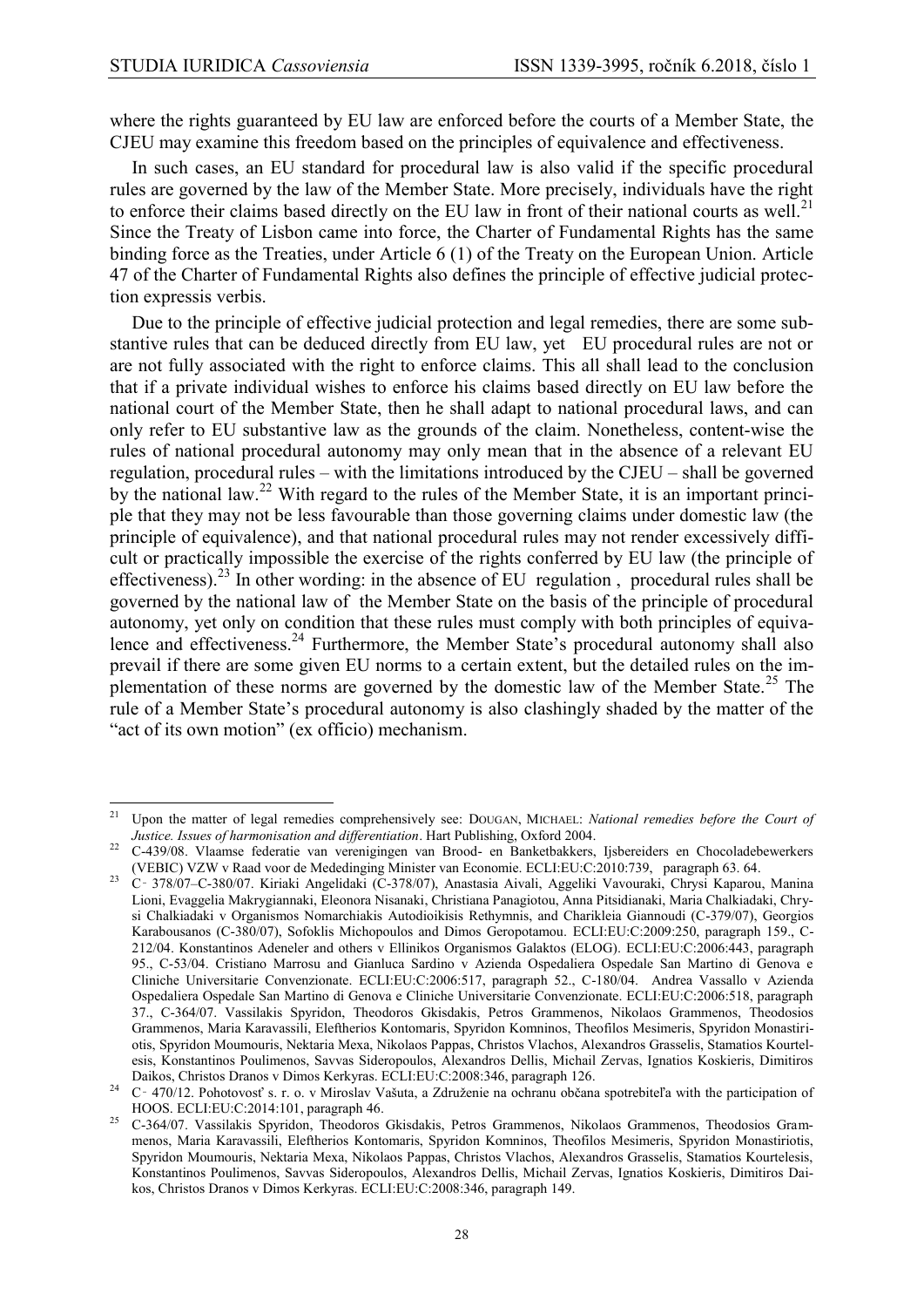#### **III. CASE LAW AND CONCLUSIONS**

The CJEU in its joined cases of van Schijndel and van Veen no.: C-430/93. and C-431/93. <sup>26</sup> unequivocally acknowledged the boundaries marked by the peculiar features of national civil proceedings with respect to the ex officio examinations by national courts. This judgment proclaimed that EU law does not prescribe for the national courts to take into consideration ex officio the argument on the violation of EU norms in case the examination of this argument would oblige the courts to ignore the binding force of the claim and to leave the boundaries of the legal dispute as determined by the parties, by considering facts and circumstances other than those referred to by the claimant whose interest would be the application of the aforementioned regulations .

In the judgment of the CJEU delivered in the case of Peterbroeck no.:  $C-312/93$ ,<sup>27</sup> the court concluded that in such cases, when the given national procedural provision makes the application of EU law excessively difficult, the provision in question must be analysed with respect to the proceedings on the whole, and also with respect to the peculiarities of the national courts in their proceedings on different levels.

Following the judgment made in the Peterbroeck case, in several cases the CJEU has returned to emphasizing the principle of equivalence, which means that EU law does not impose a general duty on the courts of the Member State to apply EU law ex officio. Depending on the nature of the EU law provisions, they can be classified as either being or not being equivalent to national rules of public policy when applying the law of the Member State, and accordingly, bound by the procedural provisions of the Member State, it is either an obligation,  $28$  an option or prohibited <sup>29</sup> for the courts of the Member State to "act of their own motion" (ex officio).

As a main rule, EU law does not require the courts of the Member States to take into consideration ex officio any legal grounds referring to the violation of EU provisions in court proceedings related to claims filed on the basis of EU substantive law, as it is not required either by the principle of equivalence or the principle of effectiveness.<sup>30</sup> This can be concluded from the fact that it is not contrary to the principle of effectiveness if the national provision stipulates that the courts of the Member State may not "act of their own motion" (ex officio) when referring to the legal grounds of a case based on the violation of EU provisions in case the examination of the legal grounds would put the courts in a situation where they would abandon their passive role , they would have to go beyond the ambit of the dispute defined by the parties and would have to consider and rely on facts and circumstances other than those referred to by the claimant.  $31$ 

<sup>26</sup> Joined cases C-430/93 and C-431/93. Jeroen van Schijndel and Johannes Nicolaas Cornelis van Veen v Stichting Pensioenfonds voor Fysiotherapeuten. ECLI:EU:C:1995:441.

<sup>27</sup> Case C-312/93 Peterbroeck, Van Campenhout & Cie SCS v Belgian State. ECLI:EU:C:1995:437.

<sup>&</sup>lt;sup>28</sup> Case C-126/97. Eco Swiss China Time Ltd v Benetton International NV. ECLI:EU:C:1999:269, where the public policy status of the EU's competition law became declared.

<sup>29</sup> Joined cases C-222/05 to C-225/05., J. van der Weerd and Others (C-222/05), H. de Rooy sr. and H. de Rooy jr. (C-223/05), Maatschap H. en J. van 't Oever and Others (C-224/05) and B. J. van Middendorp (C-225/05) v Minister van Landbouw, Natuur en Voedselkwaliteit. ECLI:EU:C:2007:318, where the non-public policy status of the EU's provisions on foot-and-mouth disease were declared by the Court.

<sup>30</sup> Joined cases C-222/05 to C-225/05. J. van der Weerd and Others (C-222/05), H. de Rooy sr. and H. de Rooy jr. (C-223/05), Maatschap H. en J. van't Oever and Others (C-224/05) and B. J. van Middendorp (C-225/05) v Minister van Landbouw, Natuur en Voedselkwaliteit. ECLI:EU:C:2007:318, paragraph 36.

<sup>31</sup> Joined cases C-430/93 and C-431/93. Jeroen van Schijndel and Johannes Nicolaas Cornelis van Veen v Stichting Pensioenfonds voor Fysiotherapeuten. ECLI:EU:C:1995:441, paragraph 22.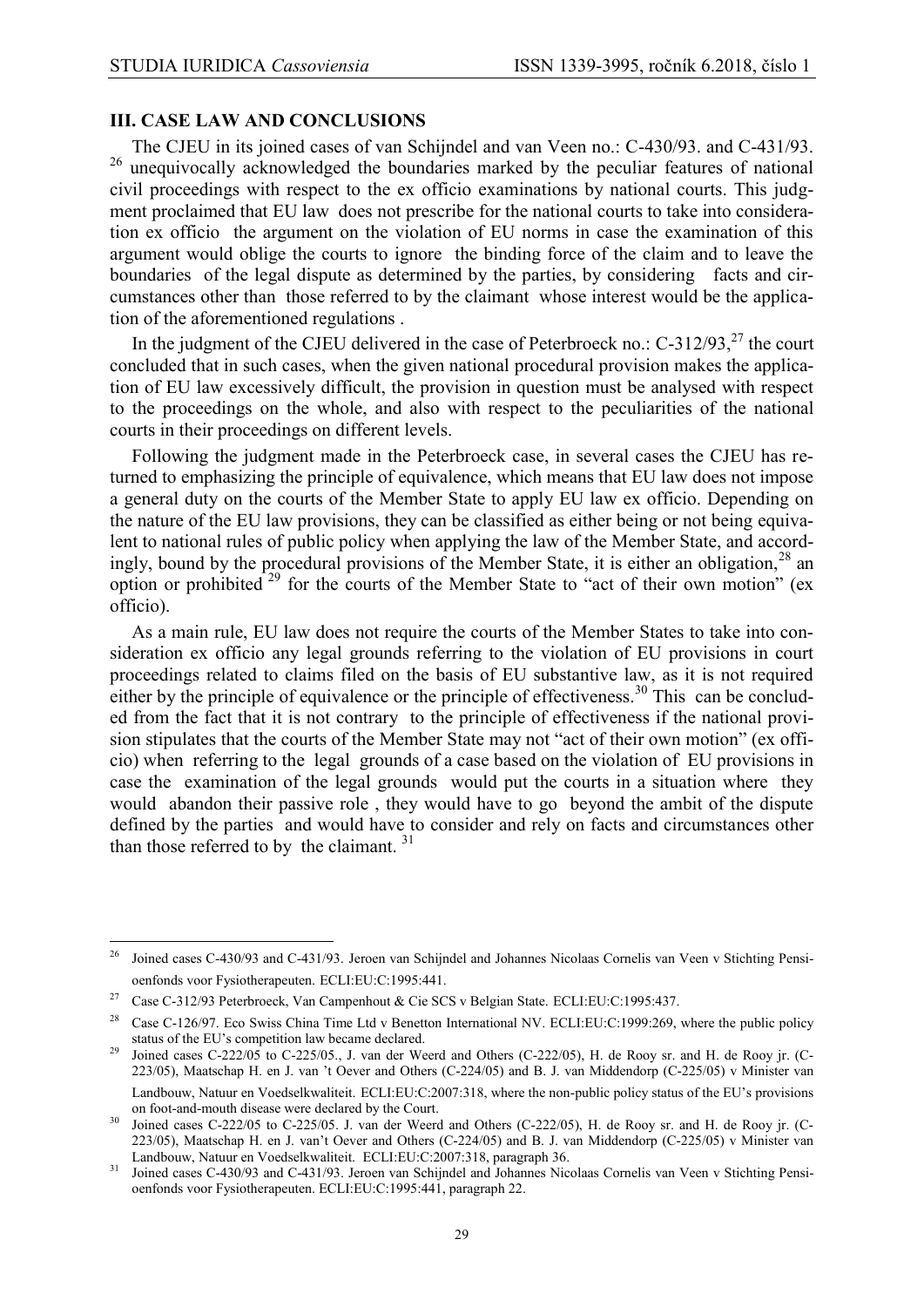The Océano Grupo case<sup>32</sup> is a consumer protection case of particular interest in the jurisdiction of the CJEU, where the Court used a terminology and stronger means of expression different from its earlier practice, but later the Court turned to a more reserved style.<sup>33</sup> The most convincing standpoint is which considers the validity of these decisions restricted to the given procedural legal context. A key element is that the consumer – either due to the provisions of the law or unfair contractual terms – is legally or practically deprived of the possibility to file his complaint pertaining to the unfair contractual terms.<sup>34</sup> However, some authors persuasively argue that since the walls of national procedural autonomy (e.g. respecting the res iudicata principle) were not pulled down even within the scope of the Océano Grupo case <sup>35</sup> the basic principles laid down in the Schijndel case were not overruled here, but indeed they became accurately specified within a unique consumer protection context.<sup>36</sup>

The Océano Grupo and the relevance of its derivative case law are both argued in terms of ordering proof ex officio. In addition, the different language versions of the Court's judgment show diversity here. The German text (Befugnis von Amts wegen zu prüfen, ob die Klausel missbräuchlich ist) is open to the interpretation supporting the "act of their own motion" (ex officio) ordering proof, as opposed to the English version restricted to the notion of determination (to determine of its own motion). Both the Hungarian (hivatalból köteles vizsgálni) and the French versions (pouvoir d'examiner d'office le caractère abusif d'une telle clause) in themselves give way to multiple interpretations. In the absence of unequivocal orders of the CJEU and the unambiguous legal practice of national authorities it cannot be stated that EU law imposes an obligation on the courts of the Member State to "act of their own motion" (ex officio) when ordering proof in connection with the unfairness of consumer contracts. Community Directive no.: 93/13/EEC does not regulate the burden of proof in general, only in clearly defined areas (e.g. in the area of proving the specifically discussed nature).

In the case of VB Pénzügyi Lízing no.: C-137/08 related to the Directive<sup>37</sup> the CJEU explicitly ordered the national court- on the basis of its obligations granted by the provisions of this Directive, to examine whether the given contractual term (the subject of the dispute) forming the base for the proceedings in progress before the court is under the scope of the Directive.<sup>38</sup> It is also beyond debate that in special procedural law cases<sup>39</sup> the national court can hold the obligation to evaluate the nature of the unfairness of contractual terms otherwise not complained by the consumer. Yet on the other hand, in the Invitel case no.: C-472/10, <sup>40</sup> the CJEU proclaimed that at the examination of the unfairness of the disputed contractual term, the national court shall be obliged to consider all the terms of the contract included in its general terms and conditions, and beyond this general terms and conditions, all other possible rights and obligations as well, which are rendered by the national law. However, the aforementioned judgment of the Court did not apply to the issue of the "act of their own motion" (ex officio), so on the basis of the present case-law it is questionable, - even in the case of an

 $32$ <sup>32</sup> Joined cases C-240/98 to C-244/98. Océano Grupo Editorial SA v Roció Murciano Quintero (C-240/98) and Salvat Editores SA v José M. Sánchez Alcón Prades (C-241/98), José Luis Copano Badillo (C-242/98), Mohammed Berroane (C-243/98) and Emilio Viñas Feliú (C-244/98). ECLI:EU:C:2000:346.

<sup>33</sup> I.e.: Case C-473/00. Cofidis SA v Jean-Louis Fredout ECLI:EU:C:2002:705.; Case C-168/05. Elisa María Mostaza Claro v Centro Móvil Milenium SL. ECLI:EU:C:2006:675.

<sup>34</sup> CRAIG, PAUL – DE BÚRCA, GRÁINNE: *EU Law – Text, Cases, and Materials,* 5th ed. Oxford University Press, 2011, 233. p.

<sup>&</sup>lt;sup>35</sup> Yet the substantial relativisation of the res judicata happened e.g. in: Case C-2/08. Amministrazione dell'Economia e delle Finanze and Agenzia delle entrate v Fallimento Olimpiclub Srl.ECLI:EU:C:2009:506.

<sup>36</sup> WHITTAKER, SIMON: *Who Determines What Civil Courts Decide? Private Rights, Public Policy and EU Law.* Oxford Legal Studies Research Paper No. 46/2012; [http://papers.ssrn.com/sol3/papers.cfm?abstract\\_id=2118433.](http://papers.ssrn.com/sol3/papers.cfm?abstract_id=2118433) 

<sup>37</sup> Case C-137/08. VB Pénzügyi Lízing Zrt. v Ferenc Schneider. ECLI:EU:C:2010:659, paragraph 49.

Explicitly the examination of a single concrete term is included in several other cases e.g. in: Case C-618/10. Banco Español de Crédito SA v Joaquín Calderón Camino. ECLI:EU:C:2012:349.

 $\frac{39}{2}$  E.g. in the course of the examination of their competence.

<sup>40</sup> Case C-472/10. Nemzeti Fogyasztóvédelmi Hatóság v Invitel Távközlési Zrt. ECLI:EU:C:2012:242.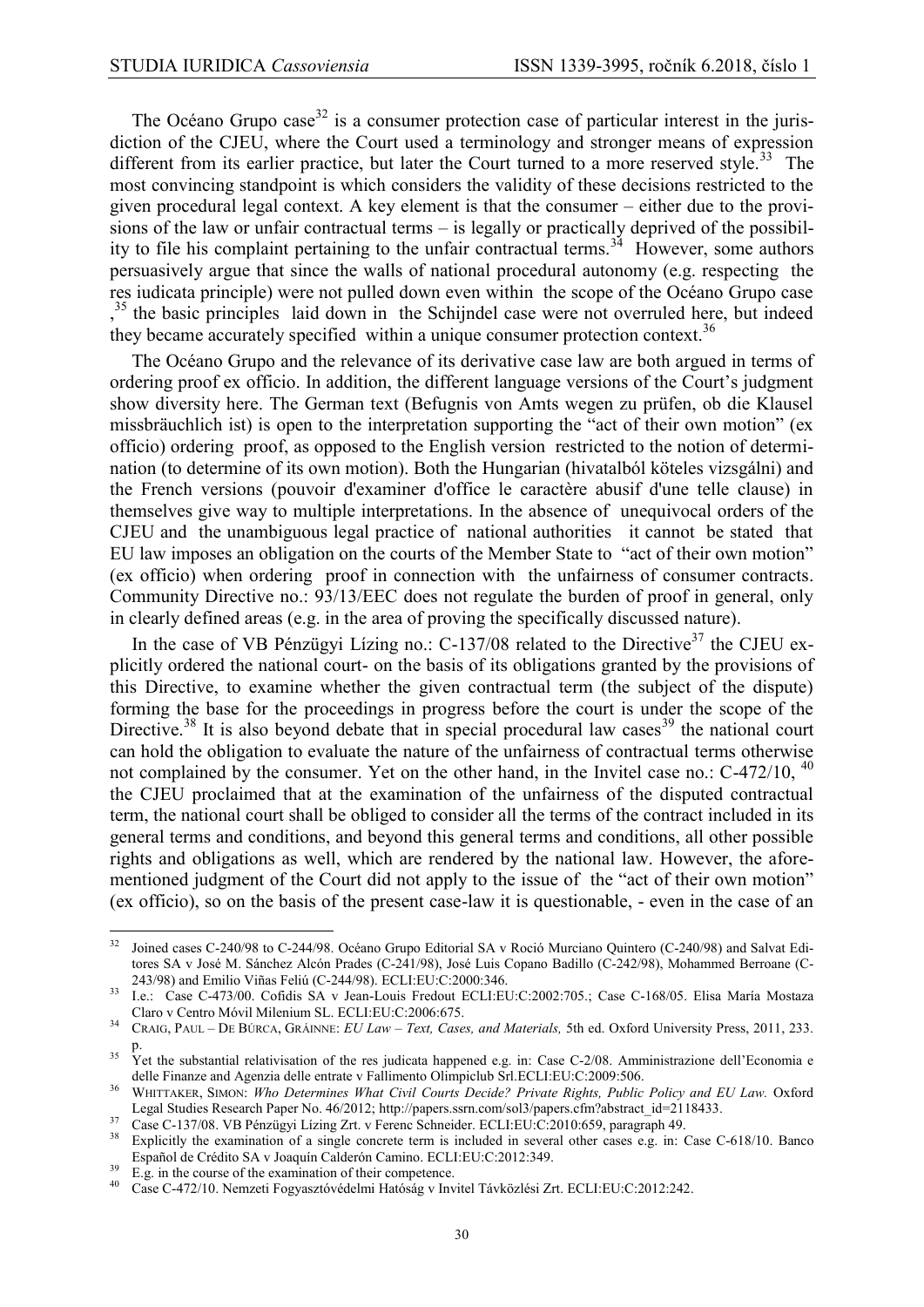evaluation from a consumer protection perspective- whether the obligation to evaluate by "act of their own motion" (ex officio) only applies to the given term exclusively, or it implies a more general requirement for all judges when examining any contractual term in a consumer contract. The Court emphasized in case no.: C-348/14. that upon the examination of the unfairness of a single contractual term, the national judge shall be obliged to consider all the circumstances of entering into a contract, which may only be possible if the judge is familiar with the entire content of the contract. However, not even this finding determines clearly the obligation to apply the principle of the binding force of the claim or the "act of their own motion" (ex officio) principle. .

Based on the judicial practice of the CJEU – with peculiar sidesteps taken in the field of consumer protection – it appears that the principle of effectiveness does not impose a duty on Member State courts to consider legal grounds based on EU law by "act of their own motion" (ex officio) if the parties were given a genuine opportunity to refer to those legal grounds before a national court.<sup>41</sup> Based on judicial practice till date it can be concluded that - with respect to the principle of the binding force of the claim and due to national procedural rules applicable in case of Member State autonomy- national courts shall not hold the obligation to consider EU law by "act of their own motion" (ex officio) in cases where the parties were actually provided with the rights to file a claim before a Member State court in relation to a violation of their own substantive rights created by EU law. Nonetheless, it should be noted that currently there are several claims before the Court of Justice of the European Union related to the principle of "act of their own motion" (ex officio), thus the issue is still at stake. A few more claims submitted in consumer protection matters may fit in these series,  $42$  and the Court of Justice of the European Union will have the opportunity to develop its judicial practice in non-consumer protection matters<sup>43</sup>, which will obviously have an impact on both the legal practice and approaches in legal professional literature.

## **KEY WORDS**

Judicial cooperation in civil matters in the EU, harmonisation of Procedural Law, generations of European regulations, national procedural autonomy, principle of equivalence, principle of effectiveness, effective judicial protection, principle of legal remedies, ex officio.

# **KĽÚČOVÉ SLOVÁ**

Súdna spolupráca v civilných veciach v EÚ, harmonizácia procesného práva, generácie európskej regulácie, národná procesná autonómia, princíp rovnosti, princíp efektívnosti, účinná súdna ochrana, princíp právnych opravných prostriedkov, ex officio.

## **BIBLIOGRAPHY**

- 1. CRAIG, PAUL DE BÚRCA, GRÁINNE: EU Law Text, Cases, and Materials, 5th ed. Oxford University Press, 2011
- 2. GOMBOS, KATALIN: The Levels and Steps of the Judicial Protection Arising from the European Law. In: Ünnepi kötet Dr. Bodnár László egyetemi tanár 70. születésnapjára. (ed: BLUTMAN, LÁSZLÓ) Acta Universitatis Szegediensis. Acta Juridica et Politica, Tom. 77.

 $41\,$ Joined cases C-222/05 to C-225/05. J. van der Weerd and Others (C-222/05), H. de Rooy sr. and H. de Rooy jr. (C-223/05), Maatschap H. en J. van't Oever and Others (C-224/05) and B. J. van Middendorp (C-225/05) v Minister van Landbouw, Natuur en Voedselkwaliteit. ECLI:EU:C:2007:318, paragraph 41.

<sup>42</sup> See e.g. Case C-51/17: Request for a preliminary ruling from the Fővárosi Ítélőtábla (Hungary) lodged on 1 February 2017 — Teréz Ilyés, Emil Kiss v OTP Bank Nyrt., OTP Faktoring Követeléskezelő Zrt.

<sup>43</sup> See e.g. Case C-300/17: Request for a preliminary ruling from the Kúria (Hungary) lodged on 24 May 2017 — Hochtief AG v Budapest Főváros Önkormányzata.